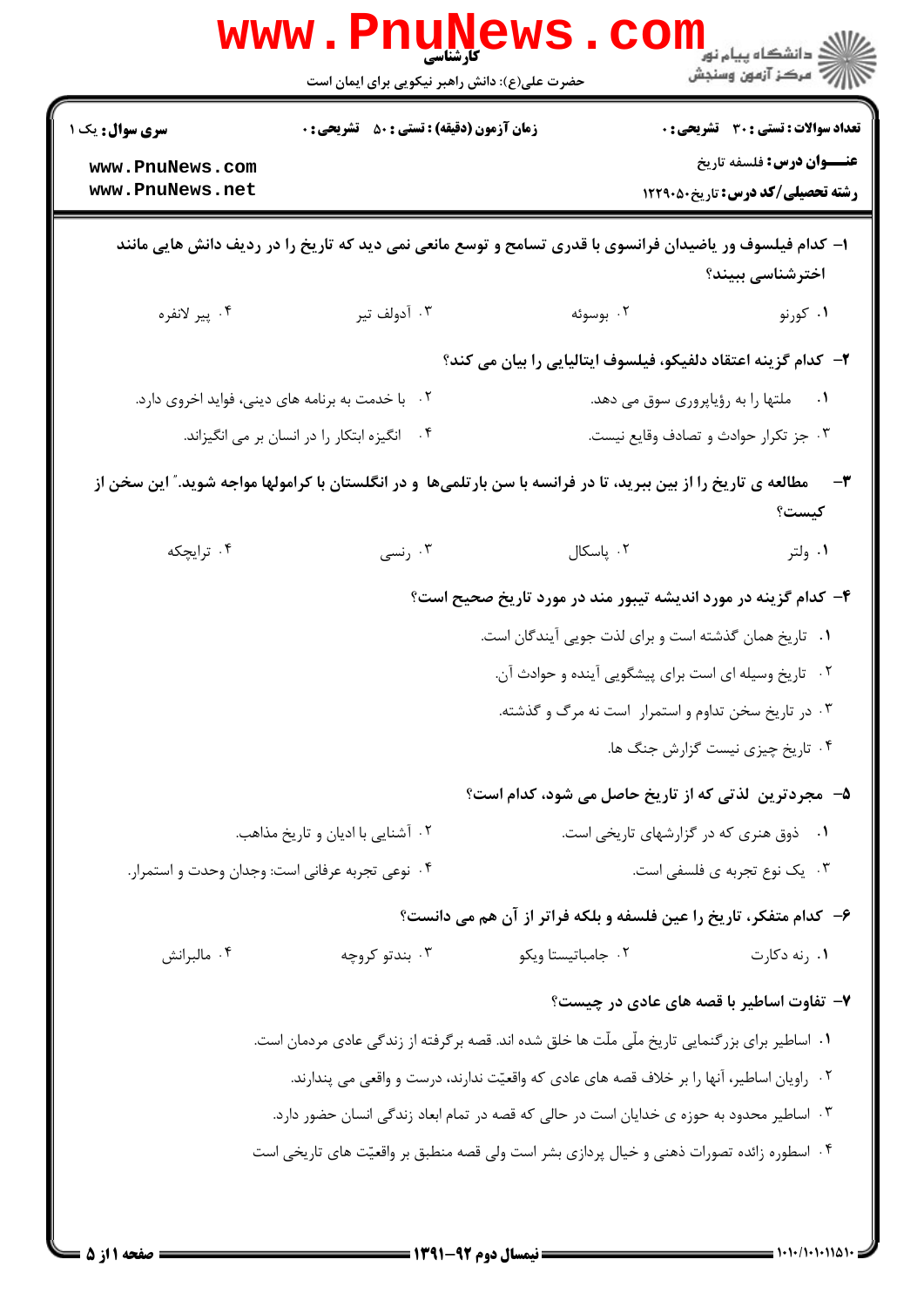|                                                                                                          | <b>www.Pn</b><br><b>ULIV!</b><br>حضرت علی(ع): دانش راهبر نیکویی برای ایمان است                                               |                                                                                                            | دانشگاه پیام نور<br>ا∰ مرکز آزمهن وسنجش                                   |  |  |
|----------------------------------------------------------------------------------------------------------|------------------------------------------------------------------------------------------------------------------------------|------------------------------------------------------------------------------------------------------------|---------------------------------------------------------------------------|--|--|
| <b>سری سوال : ۱ یک</b>                                                                                   | <b>زمان آزمون (دقیقه) : تستی : 50 ٪ تشریحی : 0</b>                                                                           |                                                                                                            | تعداد سوالات : تستي : 30 - تشريحي : 0                                     |  |  |
| www.PnuNews.com<br>www.PnuNews.net                                                                       |                                                                                                                              |                                                                                                            | <b>عنـــوان درس:</b> فلسفه تاریخ<br><b>رشته تحصیلی/کد درس:</b> تاریخ40121 |  |  |
|                                                                                                          | ۸– مانهارت تلاش کرد که اساطیر را بر اساس اصول کدام حوزه ی مطالعاتی تفسیر کند؟                                                |                                                                                                            |                                                                           |  |  |
| ۰۴ مردم شناسی                                                                                            | ۰۳ جامعه شناسی                                                                                                               | ۰۲ روانشناسی                                                                                               | ۰۱ زبانشناسی                                                              |  |  |
|                                                                                                          | ۹– کدام مورخ اهل سیسیل  در قرن سوم قبل از میلاد مدعی بود که خدایان یونان باستان  در اصل  فرمانروایان و پهلوانان بوده<br>است؟ |                                                                                                            |                                                                           |  |  |
| ۰۴ سیسرو                                                                                                 | ۰۳ فائوست                                                                                                                    | ۰۲ تیلور                                                                                                   | ۰۱. يوهمروس                                                               |  |  |
|                                                                                                          |                                                                                                                              | ∙ا− آمام محمد غزالی پذیرفتن و یقین به نبوّت را از چه راهی میسّر می داند؟                                   |                                                                           |  |  |
| ۰۴ عقل                                                                                                   | ۰۳ ذوق                                                                                                                       | ۰۲ آیات قرآنی                                                                                              | ٠١ معجزات پيامبران                                                        |  |  |
| 1۱– عبارت «در نبرد بارادینو، فرانسوی ها بدان جهت شکست خوردند که ناپلئون مبتلا به زکام بود»، بیانگر چیست؟ |                                                                                                                              |                                                                                                            |                                                                           |  |  |
|                                                                                                          | ۰۲ حاکمیّت نسبیِت در تاریخ                                                                                                   |                                                                                                            | ۰۱ غلبه اندیشه ی تاریخنگری مشیّتی                                         |  |  |
|                                                                                                          | ۰۴ بد اقبال <sub>ی</sub>                                                                                                     |                                                                                                            | ۰۳ تاریخ تعلیلی                                                           |  |  |
|                                                                                                          |                                                                                                                              | ۱۲- کدام گزینه پیرامون آثار و اندیشه های ولتر نادرست است؟                                                  |                                                                           |  |  |
|                                                                                                          |                                                                                                                              | ۰۱ اثر وی طبایع و آداب ملل نخستین تاریخ عمومی جهان بود که آن را بر خلاف سنت های رایج تاریخ نویسی نگاشت.    |                                                                           |  |  |
|                                                                                                          |                                                                                                                              | ۰۲ از نظر ولتر تاریخ چیزی نیست جز فهرستی طولانی از وصلت های شاهانه و القاب درباری.                         |                                                                           |  |  |
|                                                                                                          |                                                                                                                              | ۰۳ هدف وي تاريخ فكر بشر بود نه تفصيلات پوچ وقايع كه بي فايده اند.                                          |                                                                           |  |  |
|                                                                                                          |                                                                                                                              | ۰۴ اندیشه های تاریخنگری ولتر بر حوادث مهمی چون انقلاب فرانسه تأثیر گذاشت.                                  |                                                                           |  |  |
|                                                                                                          |                                                                                                                              | ۱۳- نخستین مردمانی که ضبط و ثبت رخدادهای تاریخ را بیرون از مرزهای افسانه و اسطوره ضروری دانستند، کدام است؟ |                                                                           |  |  |
| ۰۴ سومريان                                                                                               | ۰۳ آشوریان                                                                                                                   | ۰۲ مصريان                                                                                                  | ۰۱ رومیان                                                                 |  |  |
|                                                                                                          |                                                                                                                              |                                                                                                            | ۱۴– دستاوردهای تاریخنویسی «عهد عتیق» کدامند؟                              |  |  |
|                                                                                                          | ۰۲ منشأ اقوام عالم و اندیشه ی معجزه                                                                                          |                                                                                                            | ۰۱ تاریخنگری نژادپرستانه                                                  |  |  |
|                                                                                                          | ۰۴ ترويج حكمت و آزاد انديشي                                                                                                  |                                                                                                            | ۰۳ گرایش به تاریخنگاری جهانی و فراملّیتی                                  |  |  |
|                                                                                                          |                                                                                                                              | 1۵– قدیمی ترین نمونه ی تاریخنویسی واقعی قوم یهود در عهد عتیق کدام است؟                                     |                                                                           |  |  |
| ۰۴ کتاب سموئيل                                                                                           | ۰۳ سفر داوران                                                                                                                | ۰۲ تاریخ داوود و سلیمان                                                                                    | ٠١ كتاب پادشاهان                                                          |  |  |
| ۱۶– از حیث نوع نگرش به مسأله ی معجزه در تاریخ، اندیشه کدام مورخ با ابن مسکویه شباهت و تطابق دارد؟        |                                                                                                                              |                                                                                                            |                                                                           |  |  |
| ۰۴ شلایر ماخر                                                                                            | ۰۳ ابن الراوندی                                                                                                              | ۰۲ اسپی نوزا                                                                                               | ۰۱ مطهر مقدسی                                                             |  |  |
|                                                                                                          |                                                                                                                              | $\overline{\phantom{a}}$                                                                                   |                                                                           |  |  |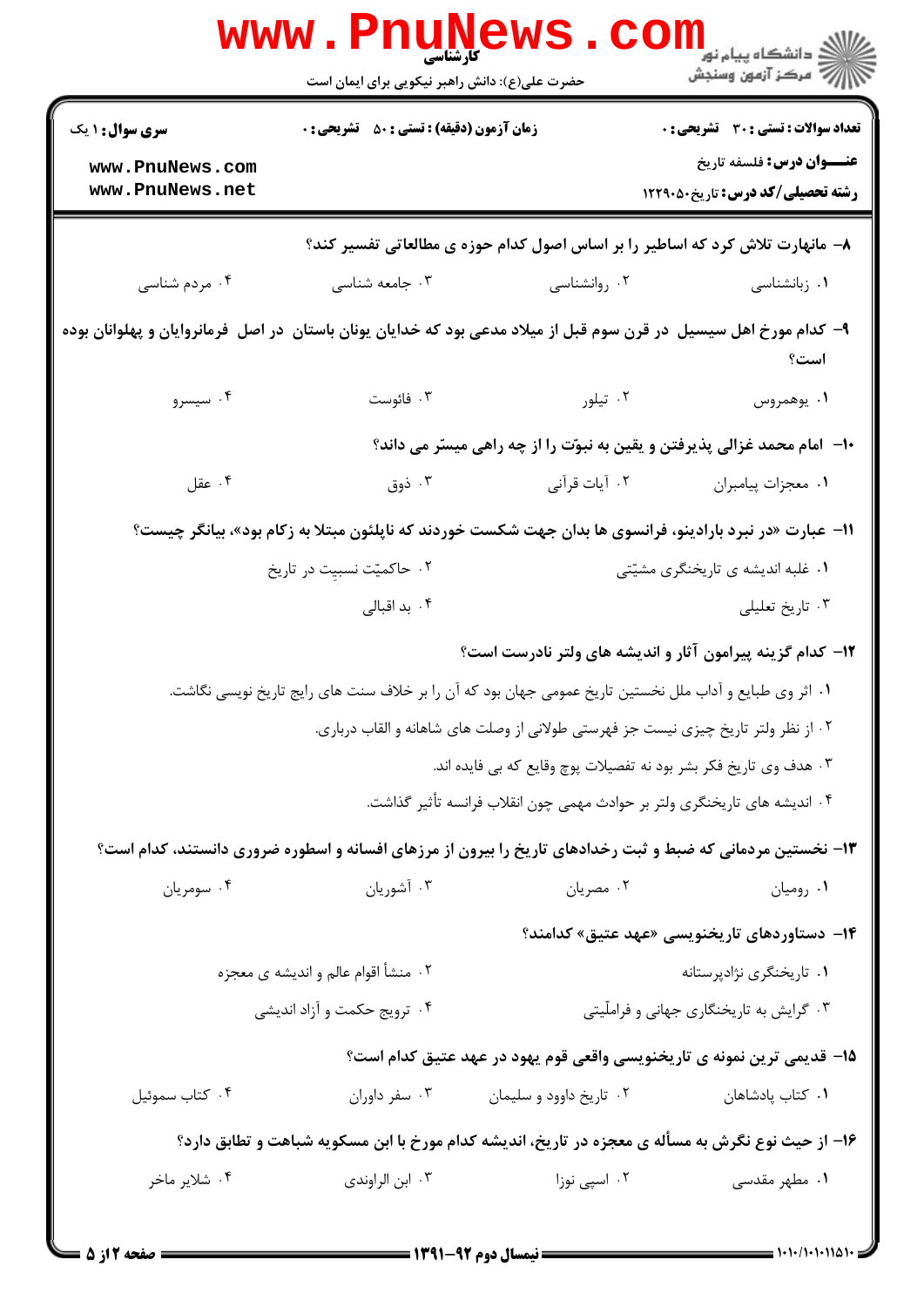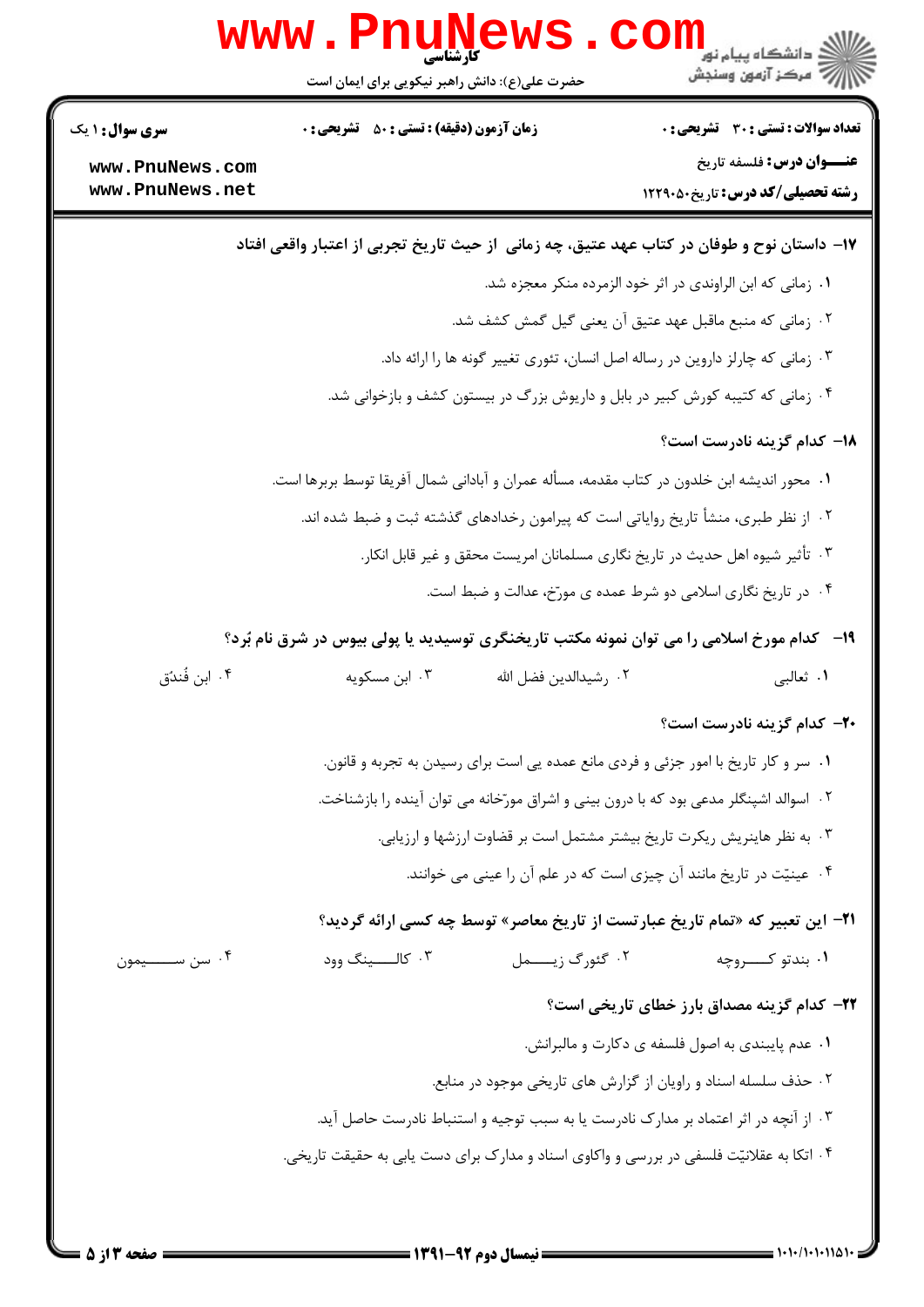| <b>تعداد سوالات : تستی : 30 ٪ تشریحی : 0</b><br><b>زمان آزمون (دقیقه) : تستی : 50 ٪ تشریحی : 0</b><br><b>سری سوال : ۱ یک</b><br><b>عنـــوان درس:</b> فلسفه تاریخ<br>www.PnuNews.com<br>www.PnuNews.net<br><b>رشته تحصیلی/کد درس:</b> تاریخ40121<br>۲۳- کدام مورخ و جامعه شناسی فرانسوی در مورد جادوگری ً در فرانسه و کشورهای دیگر تحقیق کرده است؟<br>۰۴ پل ريکرت<br>۰۲ پُل لاکمب<br>۰۳ هربرت اسپنسر<br>٠١ برتراند راسل<br>۲۴- فرق عمده ی تاریخ با سایر علوم مربوط به انسان کدام است؟<br>٠١. روش تحقيق در تاريخ با ساير علوم انساني تفاوت دارد.<br>۰۲ تاریخ، انسان را به عنوان یک کل و موجودی خودآگاه مطالعه می کند.<br>۰۳ مطالعه جزئیات که محور اصلی تاریخ است نمی تواند به صورت قانون ارائه گردد.<br>۰۴ تاریخ علمیست مستند به اسناد و مدارکی که قطعیّت آنها قابل اثبات نیست.<br>۲۵- دکارت سرمنشاء خطا را ناشی از چه می داند؟<br>۰۱ خو کردن به پاره ای از عقاید و احکام متواتر<br>۰۲ رعایت حدّ اعتدال در استناد به اسناد و مدارک<br>۰۳ اجتناب آگاهانه از کتمان حقیقت<br>۰۴ استفاده از قانون علّی برای دست یابی به گزاره های ثابت تاریخ<br><b>۲۶</b> - کتاب «شهریار میهن پرست» اثر کیست؟<br>۰۲ مهاتما گاندی<br>٠١ بالينگبروک<br>۰۴ سقراط<br>۰۳ دیدرو<br>۲۷- ماجرای کائوچو و استثمار بومیان کنگو در سالهای ۱۸۹۰ تا ۱۹۰۸م را می توان نماد و محل تجلی کدام اندیشه قلمداد کرد؟<br>۰۱ آموزه های دیدرو<br>۰۲ صلح طلبی تولستوی<br>۰۴ تعالیم ماکیاولی<br>۰۳ اندیشه اختلاف طبقاتی<br>۲۸– تاریخ واقعی انسانیّت را می توان در کدام یک از موارد زیر جستجو نمود؟<br>٠١ تاريخ جنگ ها، فتوحات و امپراطوري ها<br>۰۲ ترقیّات معنوی و پیشرفت های صنعتی<br>۰۴ پیشرفت های تکنولوژی و جهانی شدن<br>۰۳ تاریخ محلی و اقوام جهان<br><b>۲۹</b> - در کدام یک از گزینه های زیر مطابقت میان کتاب و مولف را نشان نمی دهد؟<br>٠١ المختصر في علم التاريخ ـ اثر كافــيجي<br>٢. الإعلان بالتوبيخ لِمَن ذمَّ التاريخ ـ اثر سخاوى<br>۰۴ مواهب الهي ـ اثر معين الدين يـــزدي<br>٠٣ المنتظم في التاريخ _اثر مسعودي |  | ا کارشناسی<br>کارشناسی<br>حضرت علی(ع): دانش راهبر نیکویی برای ایمان است |  | ≦ دانشڪاه پيام نور<br>7- مرڪز آزمون وسنڊش |  |
|------------------------------------------------------------------------------------------------------------------------------------------------------------------------------------------------------------------------------------------------------------------------------------------------------------------------------------------------------------------------------------------------------------------------------------------------------------------------------------------------------------------------------------------------------------------------------------------------------------------------------------------------------------------------------------------------------------------------------------------------------------------------------------------------------------------------------------------------------------------------------------------------------------------------------------------------------------------------------------------------------------------------------------------------------------------------------------------------------------------------------------------------------------------------------------------------------------------------------------------------------------------------------------------------------------------------------------------------------------------------------------------------------------------------------------------------------------------------------------------------------------------------------------------------------------------------------------------------------------------------------------------------------------------------------------------------------------------------------------------------------------------------------------------------------------------------------------------------------------------------------|--|-------------------------------------------------------------------------|--|-------------------------------------------|--|
|                                                                                                                                                                                                                                                                                                                                                                                                                                                                                                                                                                                                                                                                                                                                                                                                                                                                                                                                                                                                                                                                                                                                                                                                                                                                                                                                                                                                                                                                                                                                                                                                                                                                                                                                                                                                                                                                              |  |                                                                         |  |                                           |  |
|                                                                                                                                                                                                                                                                                                                                                                                                                                                                                                                                                                                                                                                                                                                                                                                                                                                                                                                                                                                                                                                                                                                                                                                                                                                                                                                                                                                                                                                                                                                                                                                                                                                                                                                                                                                                                                                                              |  |                                                                         |  |                                           |  |
|                                                                                                                                                                                                                                                                                                                                                                                                                                                                                                                                                                                                                                                                                                                                                                                                                                                                                                                                                                                                                                                                                                                                                                                                                                                                                                                                                                                                                                                                                                                                                                                                                                                                                                                                                                                                                                                                              |  |                                                                         |  |                                           |  |
|                                                                                                                                                                                                                                                                                                                                                                                                                                                                                                                                                                                                                                                                                                                                                                                                                                                                                                                                                                                                                                                                                                                                                                                                                                                                                                                                                                                                                                                                                                                                                                                                                                                                                                                                                                                                                                                                              |  |                                                                         |  |                                           |  |
|                                                                                                                                                                                                                                                                                                                                                                                                                                                                                                                                                                                                                                                                                                                                                                                                                                                                                                                                                                                                                                                                                                                                                                                                                                                                                                                                                                                                                                                                                                                                                                                                                                                                                                                                                                                                                                                                              |  |                                                                         |  |                                           |  |
|                                                                                                                                                                                                                                                                                                                                                                                                                                                                                                                                                                                                                                                                                                                                                                                                                                                                                                                                                                                                                                                                                                                                                                                                                                                                                                                                                                                                                                                                                                                                                                                                                                                                                                                                                                                                                                                                              |  |                                                                         |  |                                           |  |
|                                                                                                                                                                                                                                                                                                                                                                                                                                                                                                                                                                                                                                                                                                                                                                                                                                                                                                                                                                                                                                                                                                                                                                                                                                                                                                                                                                                                                                                                                                                                                                                                                                                                                                                                                                                                                                                                              |  |                                                                         |  |                                           |  |
|                                                                                                                                                                                                                                                                                                                                                                                                                                                                                                                                                                                                                                                                                                                                                                                                                                                                                                                                                                                                                                                                                                                                                                                                                                                                                                                                                                                                                                                                                                                                                                                                                                                                                                                                                                                                                                                                              |  |                                                                         |  |                                           |  |
|                                                                                                                                                                                                                                                                                                                                                                                                                                                                                                                                                                                                                                                                                                                                                                                                                                                                                                                                                                                                                                                                                                                                                                                                                                                                                                                                                                                                                                                                                                                                                                                                                                                                                                                                                                                                                                                                              |  |                                                                         |  |                                           |  |
|                                                                                                                                                                                                                                                                                                                                                                                                                                                                                                                                                                                                                                                                                                                                                                                                                                                                                                                                                                                                                                                                                                                                                                                                                                                                                                                                                                                                                                                                                                                                                                                                                                                                                                                                                                                                                                                                              |  |                                                                         |  |                                           |  |
|                                                                                                                                                                                                                                                                                                                                                                                                                                                                                                                                                                                                                                                                                                                                                                                                                                                                                                                                                                                                                                                                                                                                                                                                                                                                                                                                                                                                                                                                                                                                                                                                                                                                                                                                                                                                                                                                              |  |                                                                         |  |                                           |  |
|                                                                                                                                                                                                                                                                                                                                                                                                                                                                                                                                                                                                                                                                                                                                                                                                                                                                                                                                                                                                                                                                                                                                                                                                                                                                                                                                                                                                                                                                                                                                                                                                                                                                                                                                                                                                                                                                              |  |                                                                         |  |                                           |  |
|                                                                                                                                                                                                                                                                                                                                                                                                                                                                                                                                                                                                                                                                                                                                                                                                                                                                                                                                                                                                                                                                                                                                                                                                                                                                                                                                                                                                                                                                                                                                                                                                                                                                                                                                                                                                                                                                              |  |                                                                         |  |                                           |  |
|                                                                                                                                                                                                                                                                                                                                                                                                                                                                                                                                                                                                                                                                                                                                                                                                                                                                                                                                                                                                                                                                                                                                                                                                                                                                                                                                                                                                                                                                                                                                                                                                                                                                                                                                                                                                                                                                              |  |                                                                         |  |                                           |  |
|                                                                                                                                                                                                                                                                                                                                                                                                                                                                                                                                                                                                                                                                                                                                                                                                                                                                                                                                                                                                                                                                                                                                                                                                                                                                                                                                                                                                                                                                                                                                                                                                                                                                                                                                                                                                                                                                              |  |                                                                         |  |                                           |  |
|                                                                                                                                                                                                                                                                                                                                                                                                                                                                                                                                                                                                                                                                                                                                                                                                                                                                                                                                                                                                                                                                                                                                                                                                                                                                                                                                                                                                                                                                                                                                                                                                                                                                                                                                                                                                                                                                              |  |                                                                         |  |                                           |  |
|                                                                                                                                                                                                                                                                                                                                                                                                                                                                                                                                                                                                                                                                                                                                                                                                                                                                                                                                                                                                                                                                                                                                                                                                                                                                                                                                                                                                                                                                                                                                                                                                                                                                                                                                                                                                                                                                              |  |                                                                         |  |                                           |  |
|                                                                                                                                                                                                                                                                                                                                                                                                                                                                                                                                                                                                                                                                                                                                                                                                                                                                                                                                                                                                                                                                                                                                                                                                                                                                                                                                                                                                                                                                                                                                                                                                                                                                                                                                                                                                                                                                              |  |                                                                         |  |                                           |  |
|                                                                                                                                                                                                                                                                                                                                                                                                                                                                                                                                                                                                                                                                                                                                                                                                                                                                                                                                                                                                                                                                                                                                                                                                                                                                                                                                                                                                                                                                                                                                                                                                                                                                                                                                                                                                                                                                              |  |                                                                         |  |                                           |  |
|                                                                                                                                                                                                                                                                                                                                                                                                                                                                                                                                                                                                                                                                                                                                                                                                                                                                                                                                                                                                                                                                                                                                                                                                                                                                                                                                                                                                                                                                                                                                                                                                                                                                                                                                                                                                                                                                              |  |                                                                         |  |                                           |  |
|                                                                                                                                                                                                                                                                                                                                                                                                                                                                                                                                                                                                                                                                                                                                                                                                                                                                                                                                                                                                                                                                                                                                                                                                                                                                                                                                                                                                                                                                                                                                                                                                                                                                                                                                                                                                                                                                              |  |                                                                         |  |                                           |  |
|                                                                                                                                                                                                                                                                                                                                                                                                                                                                                                                                                                                                                                                                                                                                                                                                                                                                                                                                                                                                                                                                                                                                                                                                                                                                                                                                                                                                                                                                                                                                                                                                                                                                                                                                                                                                                                                                              |  |                                                                         |  |                                           |  |
|                                                                                                                                                                                                                                                                                                                                                                                                                                                                                                                                                                                                                                                                                                                                                                                                                                                                                                                                                                                                                                                                                                                                                                                                                                                                                                                                                                                                                                                                                                                                                                                                                                                                                                                                                                                                                                                                              |  |                                                                         |  |                                           |  |
|                                                                                                                                                                                                                                                                                                                                                                                                                                                                                                                                                                                                                                                                                                                                                                                                                                                                                                                                                                                                                                                                                                                                                                                                                                                                                                                                                                                                                                                                                                                                                                                                                                                                                                                                                                                                                                                                              |  |                                                                         |  |                                           |  |
|                                                                                                                                                                                                                                                                                                                                                                                                                                                                                                                                                                                                                                                                                                                                                                                                                                                                                                                                                                                                                                                                                                                                                                                                                                                                                                                                                                                                                                                                                                                                                                                                                                                                                                                                                                                                                                                                              |  |                                                                         |  |                                           |  |

----